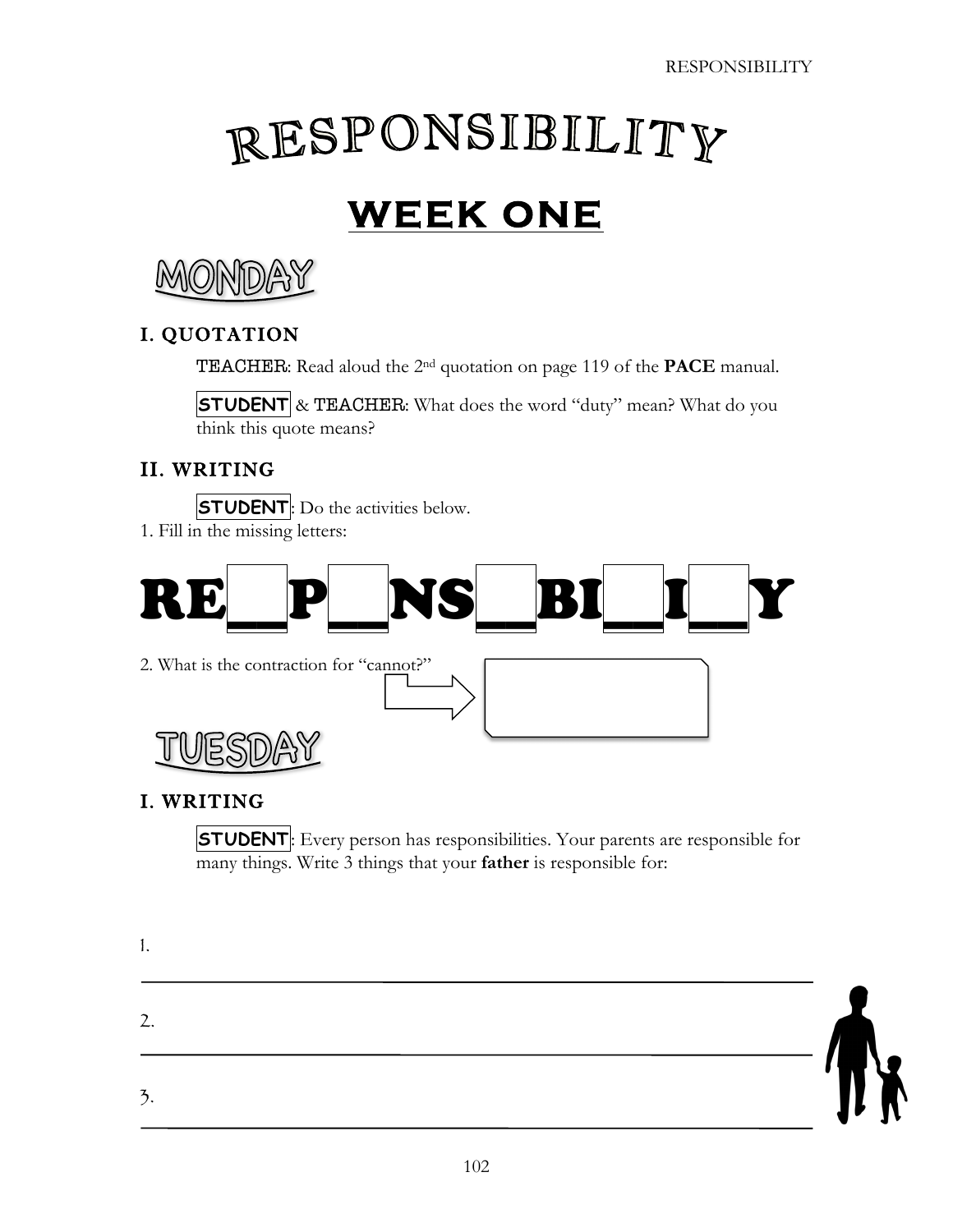#### II. READING: BOOK SELECTION

**TEACHER:** Take the following books out of the library:



- Sam Who Never Forgets by Eve Rice
- Keep the Lights Burning, Abbie by Peter Roop

• The Lorax by Dr. Seuss

(Feel free to substitute these books with any others found on page 124 of the **PACE** manual.)

**STUDENT**: Start reading the books. You will be responsible for discussing one of them next week.



#### I. DEFINITION

**STUDENT** & TEACHER: Read the definition of the word "responsibility" on page 120 of the **PACE** manual. Discuss what this word means. (Being responsible means taking care of your duties and your possessions.)

**STUDENT**: Write or say what you would do in this circumstance:

*You have some friends over to play at your house and they make a mess. Your mother comes into your room and sees the mess. What should you say to her? What should you do?* 



### I. READING: STORY

TEACHER: Read "Which Loved Best?"(BOV page 204) aloud.

**STUDENT**: Answer the questions on the next page, either orally or in writing.